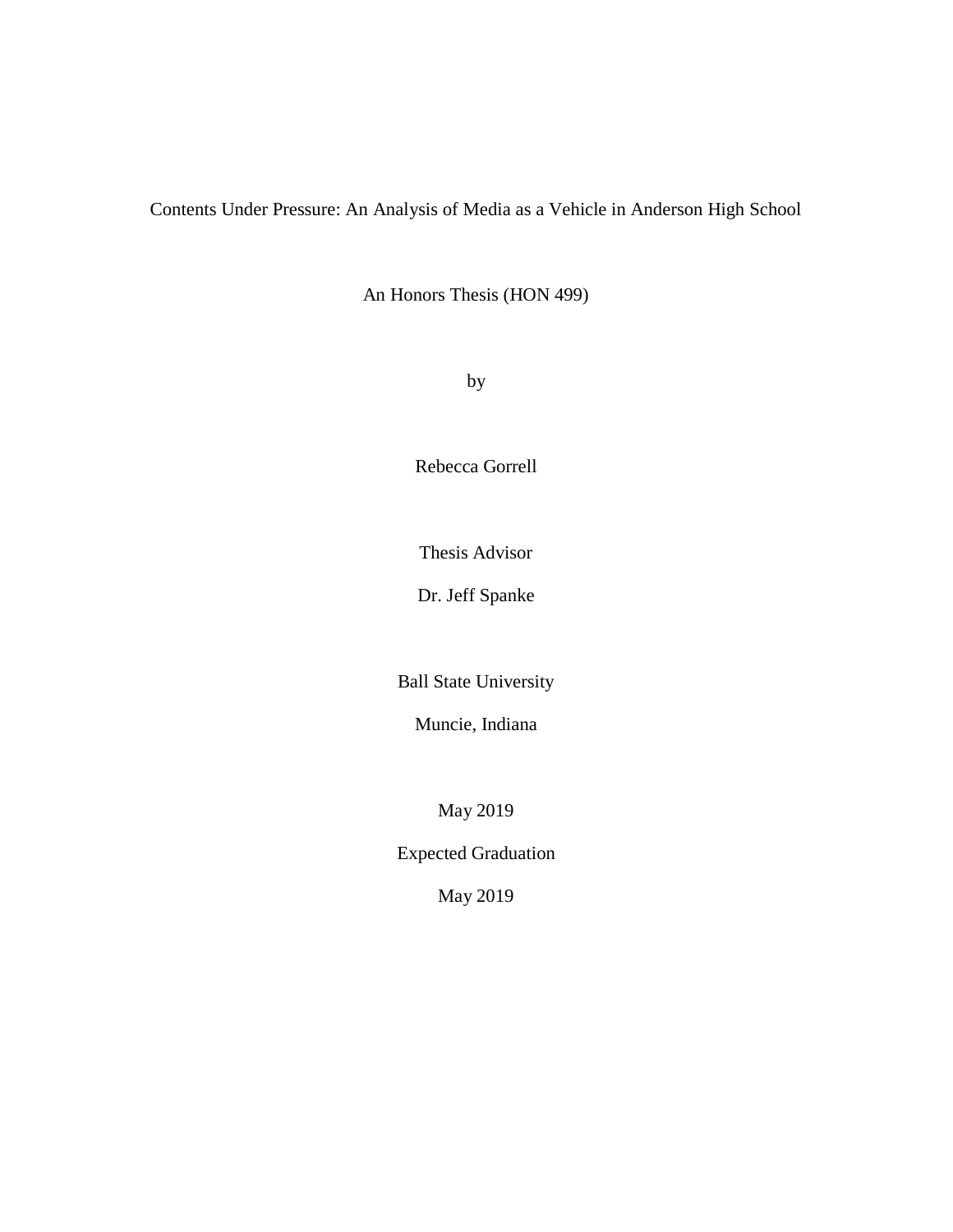## Abstract

Anderson High School in Anderson, Indiana is a lower ranking public school. The reasons for these statistics are due to a variety of factors, particularly the high poverty rate. The purpose of high schools and education in general is to prepare individuals for post secondary lives, particularly in finding a career or seeking collegiate education or certification programs. There are multiple flaws present in the way this goal is accomplished in Anderson, primarily due to the ways in which information is presented and advertised. Many opportunities are present in ACSC, or the Anderson Community School Corporation, but are not engaged in by the students. The 2019 College and Career Fair served to demonstrate this, as the attendance was incredibly low for the number of opportunities that were made available and the amount of information that was present. This is likely due to two factors. The first factor is that the event was not well advertised, as students were not made aware of the event until two days before it occurred. The second, and far more important, factor is the differences in expectations between students and administration. The two parties have different values and ideas about the future and there is a massive communication barrier that is present. This is likely due to each group making assumptions about the other, and it must be traversed in order to provide students with the best possible futures.